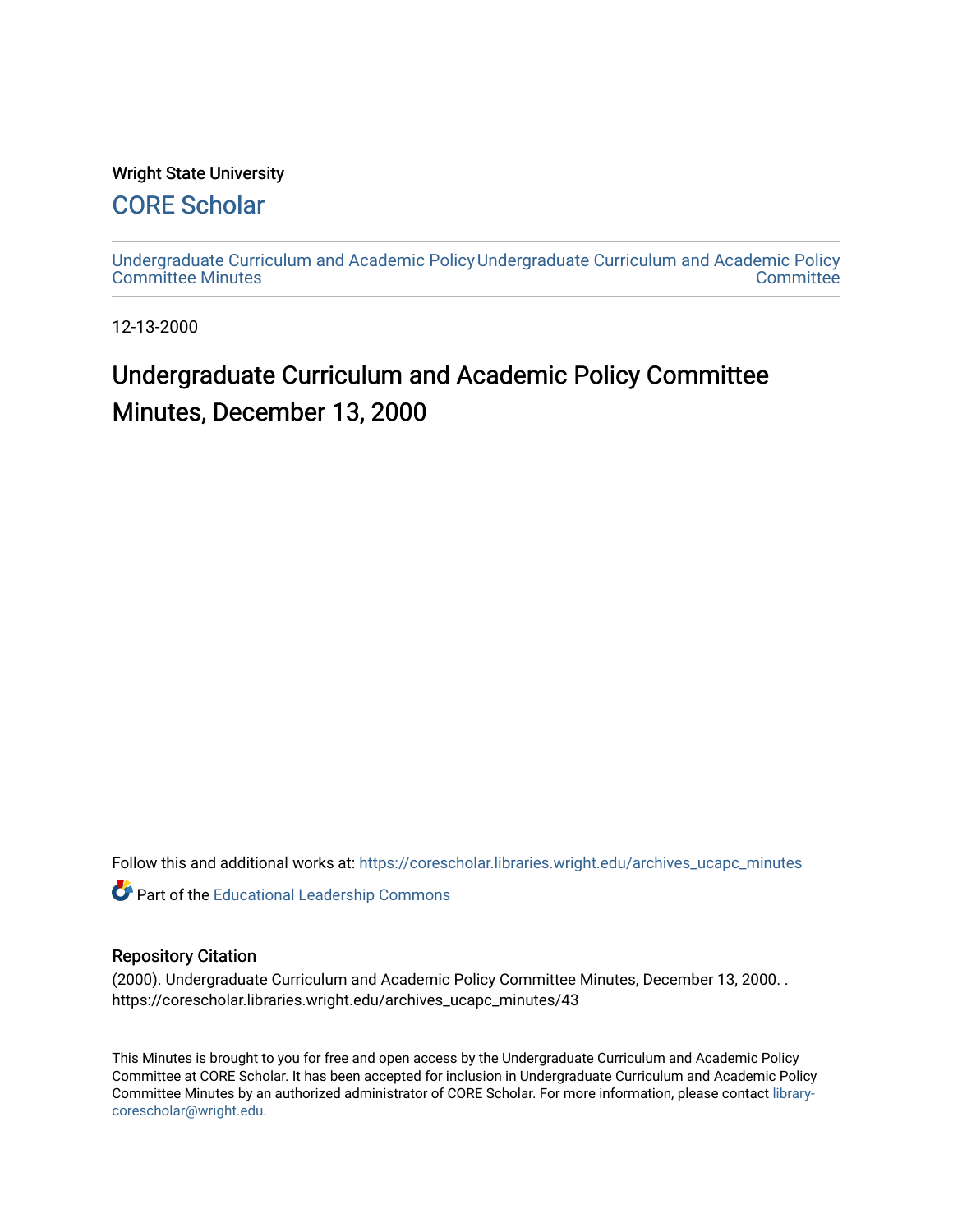# **Undergraduate Curriculum and Academic Policy Committee**

## **Minutes of December 13, 2000 Meeting**

**Present:** Jeanne Fraker, Janice Gabbert, Jennie Gallimore, Marty Jenkins (for Jan Maxwell), Joe Law, Richard Mercer, Tom Sav, Mark Sirkin, Eric Lee (SG), Michael Jackson (SG). Guests: Todd Brittingham (Degree Audit), John Fortman (Department of Chemistry).

**Approved Minutes** of November 16 UCAPC Meeting

**Report of the Writing Across the Curriculum Committee:** Joe Law, WAC Coordinator, reporting

Together with the University Writing Center, the Writing Across the Curriculum (WAC) program is completing an administrative review. Three external reviewers—Joan Mullin, University of Toledo; Jacob Blumner, University of Michigan-Flint; and Maureen Fry, Wittenberg University—were on campus October 19-20, and they have now submitted their written report and recommendations. Because the report arrived during the final week of the quarter, I have not called a meeting of the WAC Committee to share the report.

The reviewers noted the "top down, bottom up support" for both WAC and the Writing Center, commenting that the university community is "justifiably proud of its commitment to writing and to the two units under review." Concerning WAC, the reviewers commented that it is well placed in Academic Affairs and has developed a positive reputation on campus. It also applauded the inclusion of a WAC requirement as part of the General Education program. Among their recommendations are the following:

- Develop means of connecting faculty participation in the WAC program to recognized systems of faculty reward (e.g., explicit link to tenure and promotion considerations, annual awards for excellence in teaching)
- Expand current surveys of WAC faculty to include faculty who do not teach WI courses
- Continue to monitor closely large WI courses in GE
- Reconsider the long-term effects of the dual grading system in WAC courses
- Periodically survey incoming and graduating students about the writing experiences and perceptions
- Develop faculty workshops for discipline-specific writing
- Continue to implement assessment measures and, in addition, develop "more direct measures to assess faculty use of WAC techniques"
- In conjunction with the University Writing Center, continue to investigate possibility of providing supplementary instruction for WI classes in GE
- Investigate the possibility of an assistant to the WAC coordinator
- Locate a larger space for WAC office, preferably adjacent to conference space

In addition, I conducted the first student focus group about WAC on November 16, meeting with seven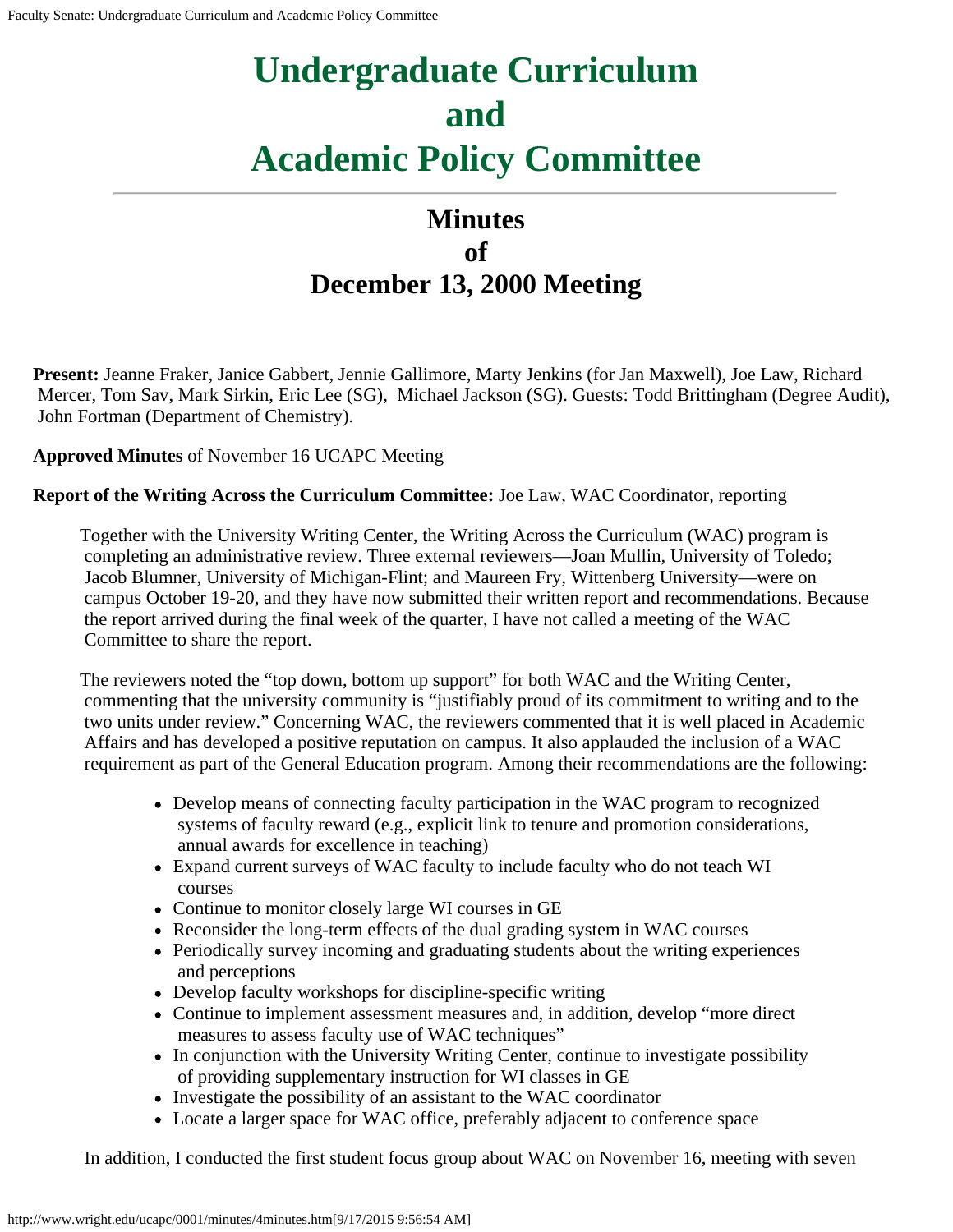students from SOC 200. Since all were juniors and seniors, they had taken a number of WI classes in GE and their majors. This self-selected group was generally positive about WAC, pointing out the necessity of clear communication. In addition, they were in agreement that writing assignments related to courses materials did not seem like an additional task (they were also politely dismissive of writing assignments not evidently connected to the course).

#### **Unfinished Business**

Based on meetings between the Departments of Mathematics and Statistics and Computer Science, it was reported that the former has withdrawn previous objections to the Computer Science and Computer Engineering Program Change Proposals and that the departments will continue to work toward improving future curriculum and program needs.

Approved: Computer Science Program Changes (all versions of B.S.)

Deletions: STT 360 (4 hrs), STT 361 (4 hrs) & CS/CEG Electives (2 hrs) Additions: EGR 190 (3 hrs), EGR 191 (3 hrs) & HFE 301 (4 hrs) Degree Requirements Change: No change

Approved: Computer Engineering Program Change

Deletions: MTH 232 (5 hrs), STT 363 (3 hrs), & CS/CEG Electives (2 hrs) Additions: EGR 190 (3 hrs), EGR 191 (3 hrs) & HFE 301 (4 hrs) Degree Requirements Change: No change

Based on the request by the Department of Chemistry raising issues regarding the Mechanical Engineering and Material Sciences and Engineering Program Change Proposals, the committee postponed further consideration of these proposals until its January 2001 meeting. In the interim, the committee is confident that the departments with interest will meet and provide a resolution to the committee prior to its next meeting.

Postponed to January Meeting: Mechanical Engineering

Deletions: CHM 122 (5 hrs) & Reduce Technical Electives (1 hr) Additions: EGR 190 (3 hrs) & EGR 191 (3 hrs) Degree Requirements Change: No change

Postponed to January Meeting: Material Sciences and Engineering

Deletions: CHM 122 (5 hrs) & Reduce Technical Electives (1 hr) Additions: EGR 190 (3 hrs) & EGR 191 (3 hrs) Degree Requirements Change: No change

In relation to the above, and in general, the committee discussed the current and apparently recurring problem associated with the break down of inter-college communications regarding curriculum matters concerning new course proposals, modifications of existing courses, changes in existing programs, and proposals for new programs. Past and current practice has been that all such proposals submitted to the Undergraduate Curriculum and Policy Committee also be submitted to all college Deans for consideration among colleges. In many, if not most, cases curriculum proposals, although submitted through this process, are not being made available for review by faculty, including appropriate college curriculum committees, college departments, and individual faculty. While some colleges have performed better than others in this respect, there is a real need for overall improvement. The committee will bring this to the attention of the Provost.

#### **Course Inventory and Modification Requests**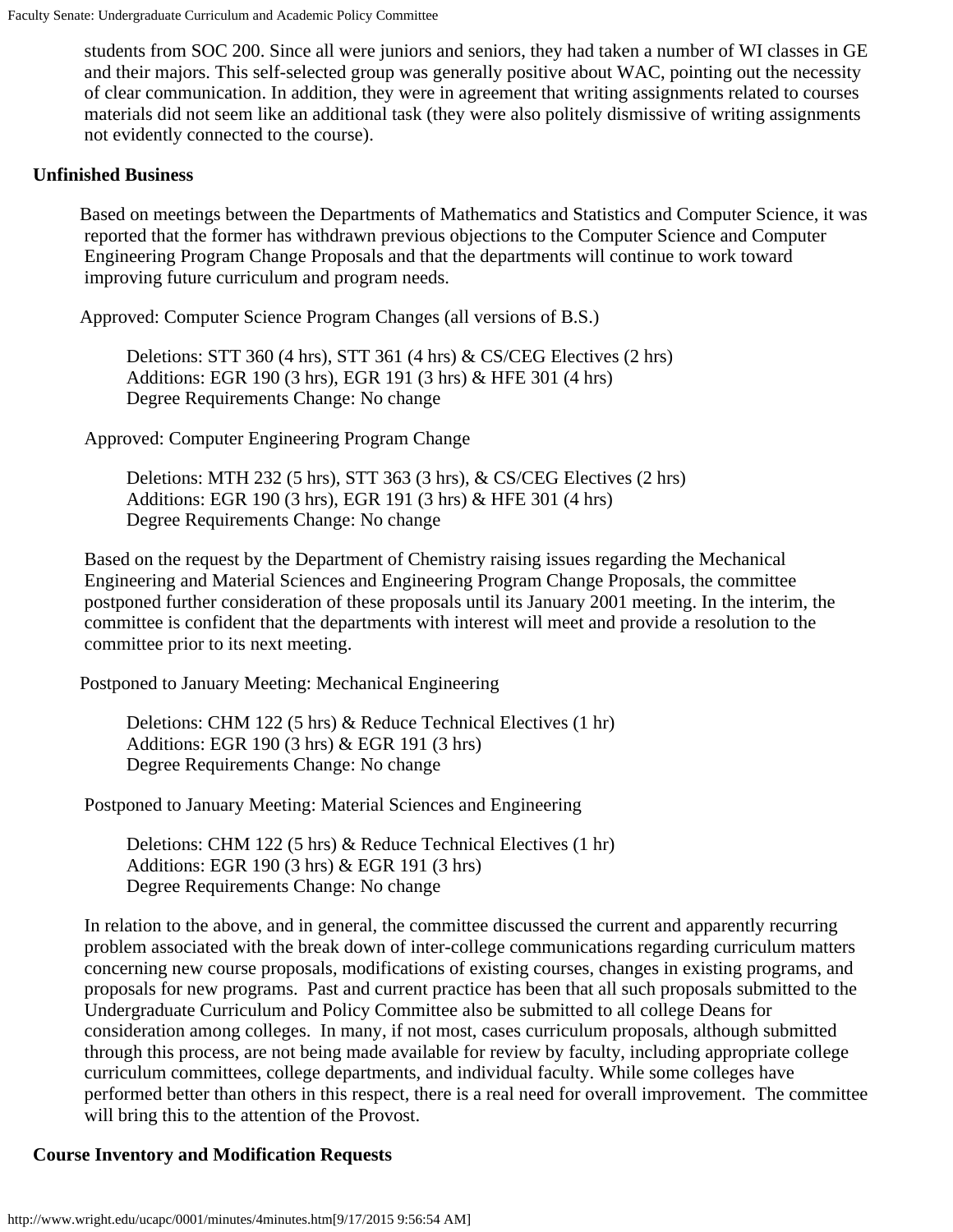#### **CECS**

Approved Course Inventories: CEG 420, CEG 429 Postponed Course Inventories: EE 326 (request for review by COSM)

#### COBA

Approved Course Inventories: IB 477, MIS 340, MIS 440 Approved Course Modifications: MS 331, IB 480

#### COLA

Approved Course Inventories: AFS 499 (change to permanent), ENG 487, HEB 100, HST 220 (approve permanent, delete one-time request), HST 486, HST 487, MUS 325, MUS 327, MUS 330, MUS 336, MUS 337, MUS 339, MUS 340, MUS 341, MUS 355, MUS 356, MUS 357, MUS 435, MUS 443, MUS 444, RIA 400, RIA 420, RIA 450

Course Inventories Returned: ML 313 (needs additonal Program Degree Change Request and clarification of ML or FR course)

Approved Course Modifications: MUS 121, MUS 122, MUS 149, MUS 215, MUS 216, MUS 224, MUS 225, MUS 226, MUS 227, MUS 228, MUS 229, MUS 301, MUS 323, MUS 324, MUS 329, MUS 335, MUS 338, MUS 349

#### **Program Changes**

COLA: Approved International Studies Major Program Addition

Creation of Research/Intelligence Analyst Track (Track F)

Degree Hour Requirements: General Education 57 Foreign Language and Research Methods 44 Major Core Requirements 18 Major Specialized Track 47 Electives 26 Total (minimum) 192

COLA: Approved Music Program Changes

(Note: GE substitutions 4 hrs MUS  $121 \& 122$  for 3 hrs MUS  $214$ )

BA in Music: Current/New Requirements

General Education 57/58 Department 71/71 Related 12/12 Language 24-32/20 Electives 20-28/31 Total 184-200/192

BM in Performance: Current/New Requirements

General Education 57/58 Department 40/87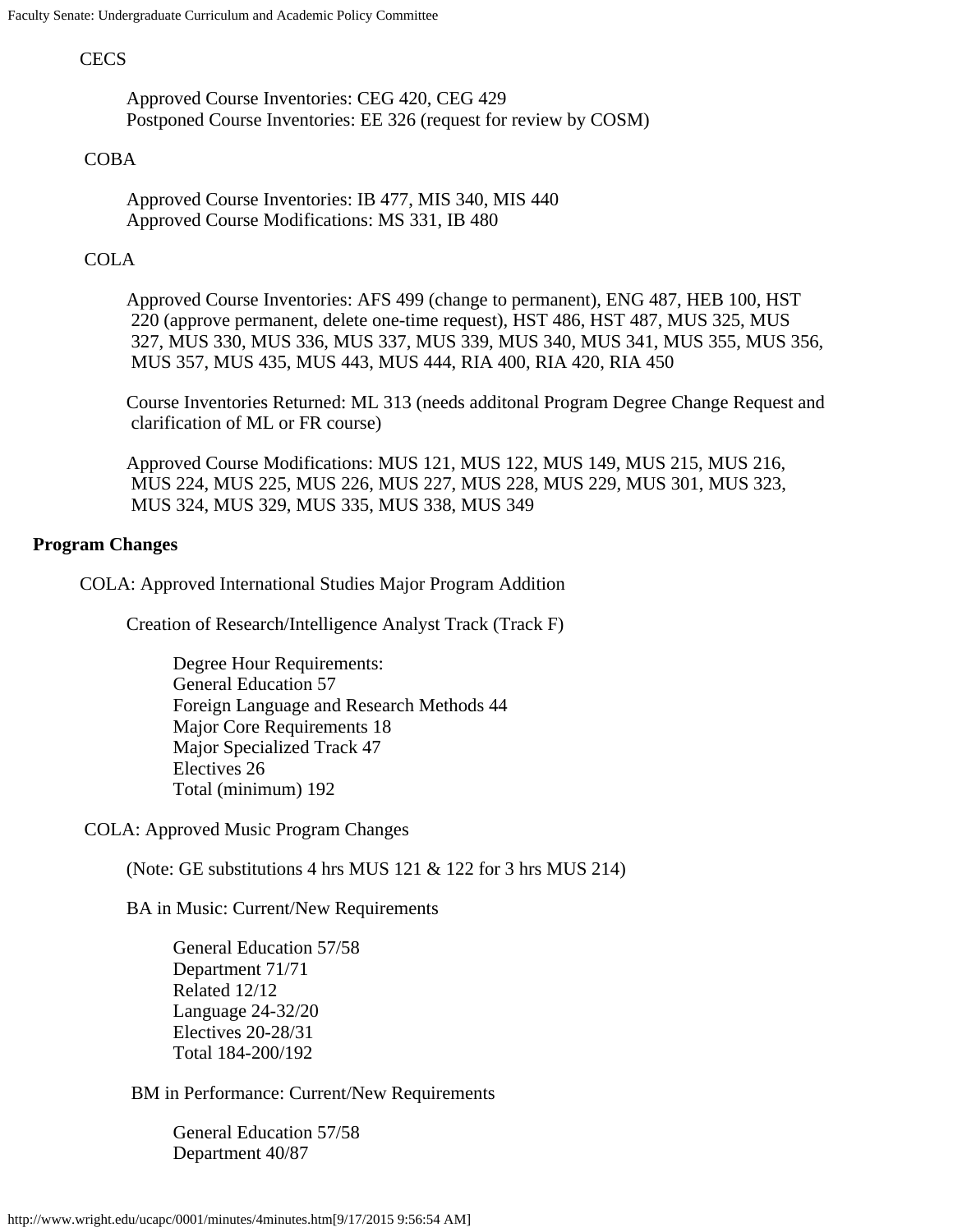Performance Area 98-116/54-58 Total 195-213/199-203

BM in Music History and Literature: Current/New Requirements

General Education 57/58 Department 33/51 Major 78/93 Concentration 24/ Total 192/202

BM in Music Education

Band or Orchestral Concentration: Current/New Requirements

General Education 57/GE-Education 89-90 Department 33/72 Major 42-44/Area 37 Concentration 70/ Total 202-204/198-200

Piano or Guitar Concentration: Current/New Requirements

General Education 57/GE-Education 89-90 Department 33/72 Major 42-44/Area 37 Concentration 70/ Total 218-220/197-199

Voice (Vocal or Choral) Concentration: Current/New Requirements

General Education 57/GE-Education 89-90 Department 33/72 Major 42-44/Area 38 Concentration 70/ Total 197-205/199-201

Music Minor:

Change from 39 to 34-37 hours

#### **New Programs**

COLA: Approved Certificate in Research and Intelligence Analysis

Course Requirements

RIA 400, RIA 420, RIA 450 CLS 300 or HST 301 One or two of the following: CEG 478/ MTH 456/ EE 478 CS 419/ MTH 419 LI 371 ENG 478 Foreign Lanuage (at 300 level or higher)